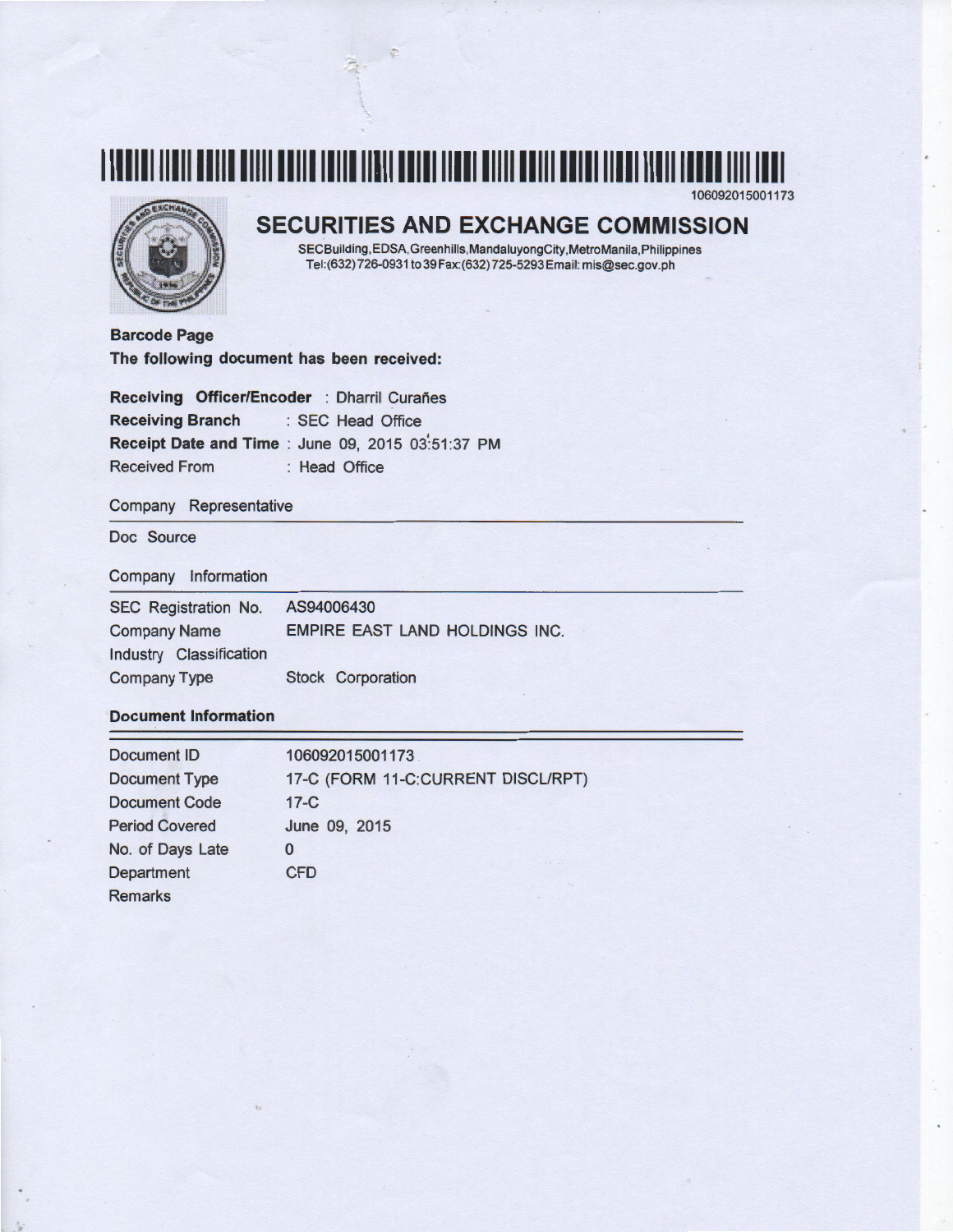**C03167-2015**

# **SECURITIES AND EXCHANGE COMMISSION SEC FORM 17-C**

# **CURRENT REPORT UNDER SECTION 17 OF THE SECURITIES REGULATION CODE AND SRC RULE 17.2(c) THEREUNDER**

| 21st Floor, The World Centre, 330 Sen. Gil J. Puyat Avenue, Makati City, Philippines              |
|---------------------------------------------------------------------------------------------------|
|                                                                                                   |
|                                                                                                   |
|                                                                                                   |
|                                                                                                   |
| 10. Securities registered pursuant to Sections 8 and 12 of the SRC or Sections 4 and 8 of the RSA |
| Title of Each Class Number of Shares of Common Stock Outstanding and Amount of Debt Outstanding   |
|                                                                                                   |
| 14,676,199,167                                                                                    |
|                                                                                                   |
|                                                                                                   |

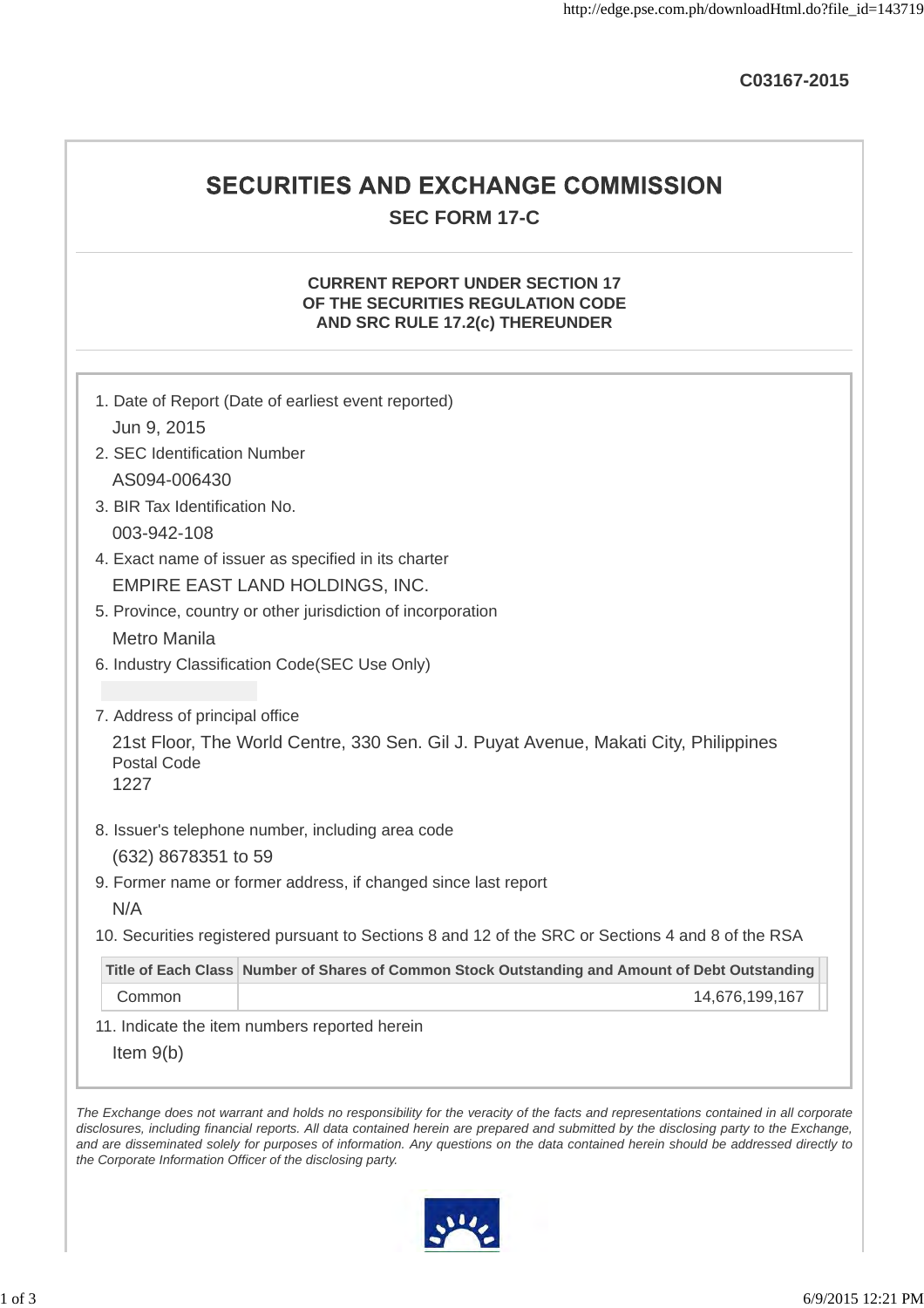# **Empire East**

# **Empire East Land Holdings, Inc.**

# ELI

## **PSE Disclosure Form 4-25 - Results of Organizational Meeting** *References: SRC Rule 17 (SEC Form 17-C) and Section 4.4 of the Revised Disclosure Rules*

**Subject of the Disclosure**

Results of the Organizational Meeting.

**Background/Description of the Disclosure**

Results of the Organizational Meeting.

## **List of elected officers for the ensuing year with their corresponding shareholdings in the Issuer**

| Name of Person                  | <b>Position/Designation</b>                                                          | Shareholdings in the<br><b>Listed Company</b> |                 | <b>Nature of Indirect</b> |
|---------------------------------|--------------------------------------------------------------------------------------|-----------------------------------------------|-----------------|---------------------------|
|                                 |                                                                                      | <b>Direct</b>                                 | <b>Indirect</b> | Ownership                 |
| Anthony<br>Charlemagne C.<br>Yu | President                                                                            |                                               | 0               |                           |
| Ricky S. Libago                 | Senior Vice President for Property<br>Development                                    | $\Omega$                                      | $\overline{0}$  |                           |
| Evelyn G. Cacho                 | Vice President for Finance/Corporate<br>Information Officer and Compliance Officer   | 35,240                                        | $\overline{0}$  | $\sim$                    |
| Antonio E.<br>Llantada, Jr.     | Vice President for Audit and Management<br><b>Services</b>                           | 92,532                                        | $0 -$           |                           |
| Ricardo B.<br>Gregorio          | Vice President for Human Resources and<br><b>General and Administration Services</b> | $\Omega$                                      | $0$ -           |                           |
| Jhoanna Lyndelou<br>T. Llaga    | Vice President for Marketing                                                         | $\Omega$                                      | 0               |                           |
| Giovanni C. Ng                  | Treasurer                                                                            | $\Omega$                                      | $\overline{0}$  | $\sim$                    |
| Dennis E. Edaño                 | <b>Corporate Secretary</b>                                                           | $\Omega$                                      | $0 -$           |                           |
| Celeste Z. Sioson               | <b>Assistant Corporate Secretary</b>                                                 | $\Omega$                                      | $\overline{0}$  |                           |

## **List of Committees and Membership**

| <b>Name of Committees</b>   | <b>Members</b>               | <b>Position/Designation in</b><br><b>Committee</b> |
|-----------------------------|------------------------------|----------------------------------------------------|
| <b>Executive Committee</b>  | Andrew L. Tan                | Chairman                                           |
| <b>Executive Committee</b>  | Anthony Charlemagne C.<br>Yu | Member                                             |
| Executive Committee         | Evelyn G. Cacho              | Member                                             |
| <b>Nomination Committee</b> | Enrique Santos L. Sy         | Chairman                                           |
| <b>Nomination Committee</b> | Gerardo C. Garcia            | Member                                             |
| <b>Nomination Committee</b> | Alejo L. Villanueva, Jr.     | Member                                             |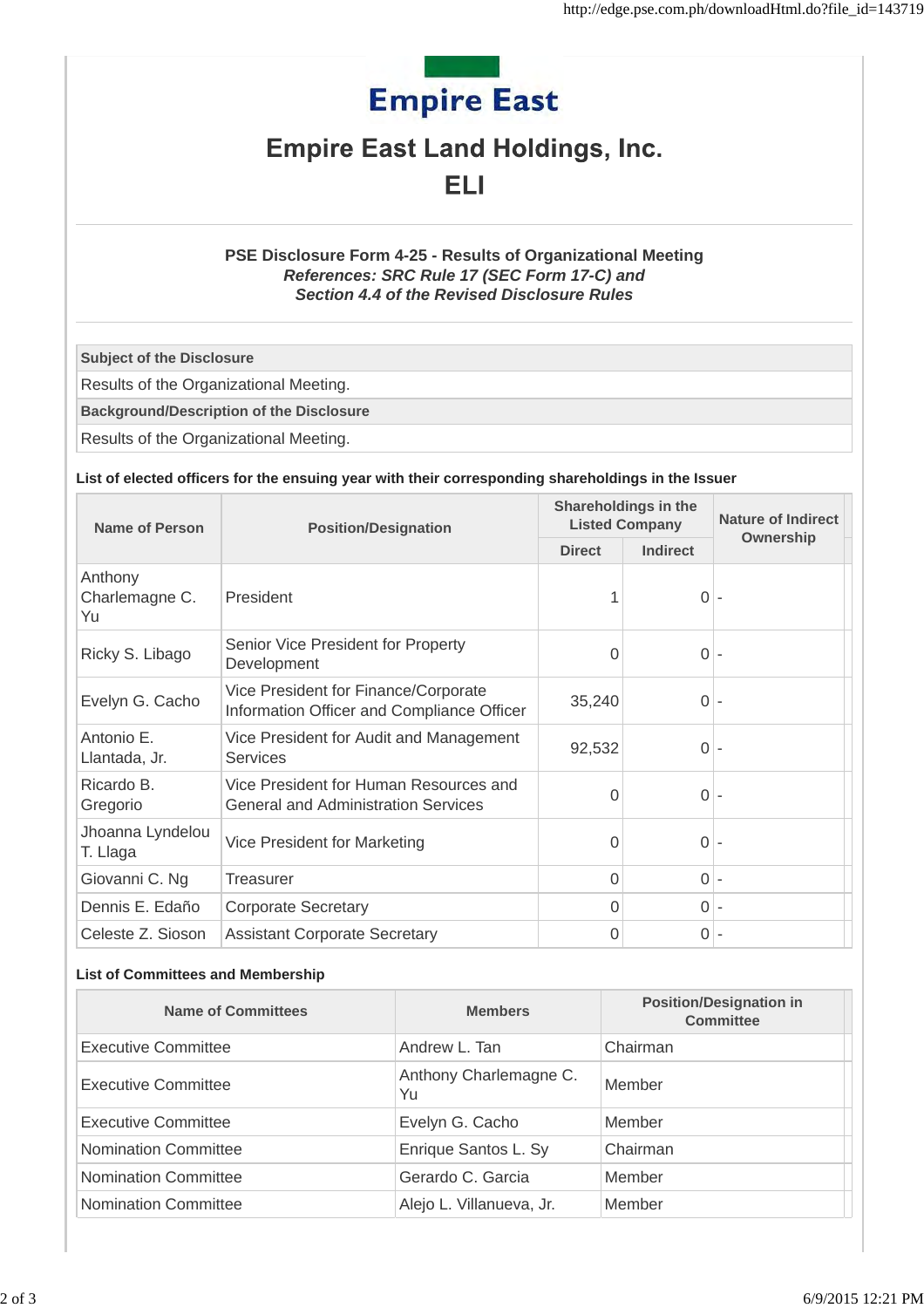| <b>Compensation and Remuneration</b><br>Committee                                                         |                           |          |
|-----------------------------------------------------------------------------------------------------------|---------------------------|----------|
|                                                                                                           | Andrew L. Tan             | Chairman |
| <b>Compensation and Remuneration</b><br>Committee                                                         | Gerardo C. Garcia         | Member   |
| <b>Compensation and Remuneration</b><br>Committee                                                         | Alejo L. Villanueva, Jr.  | Member   |
| <b>Audit Committee</b>                                                                                    | Gerardo C. Garcia         | Chairman |
| <b>Audit Committee</b>                                                                                    | Alejo L. Villanueva, Jr.  | Member   |
| <b>Audit Committee</b>                                                                                    | Evelyn G. Cacho<br>Member |          |
| List of other material resolutions, transactions and corporate actions approved by the Board of Directors |                           |          |
| None                                                                                                      |                           |          |
| <b>Other Relevant Information</b>                                                                         |                           |          |
| None                                                                                                      |                           |          |

**Designation Authorized User**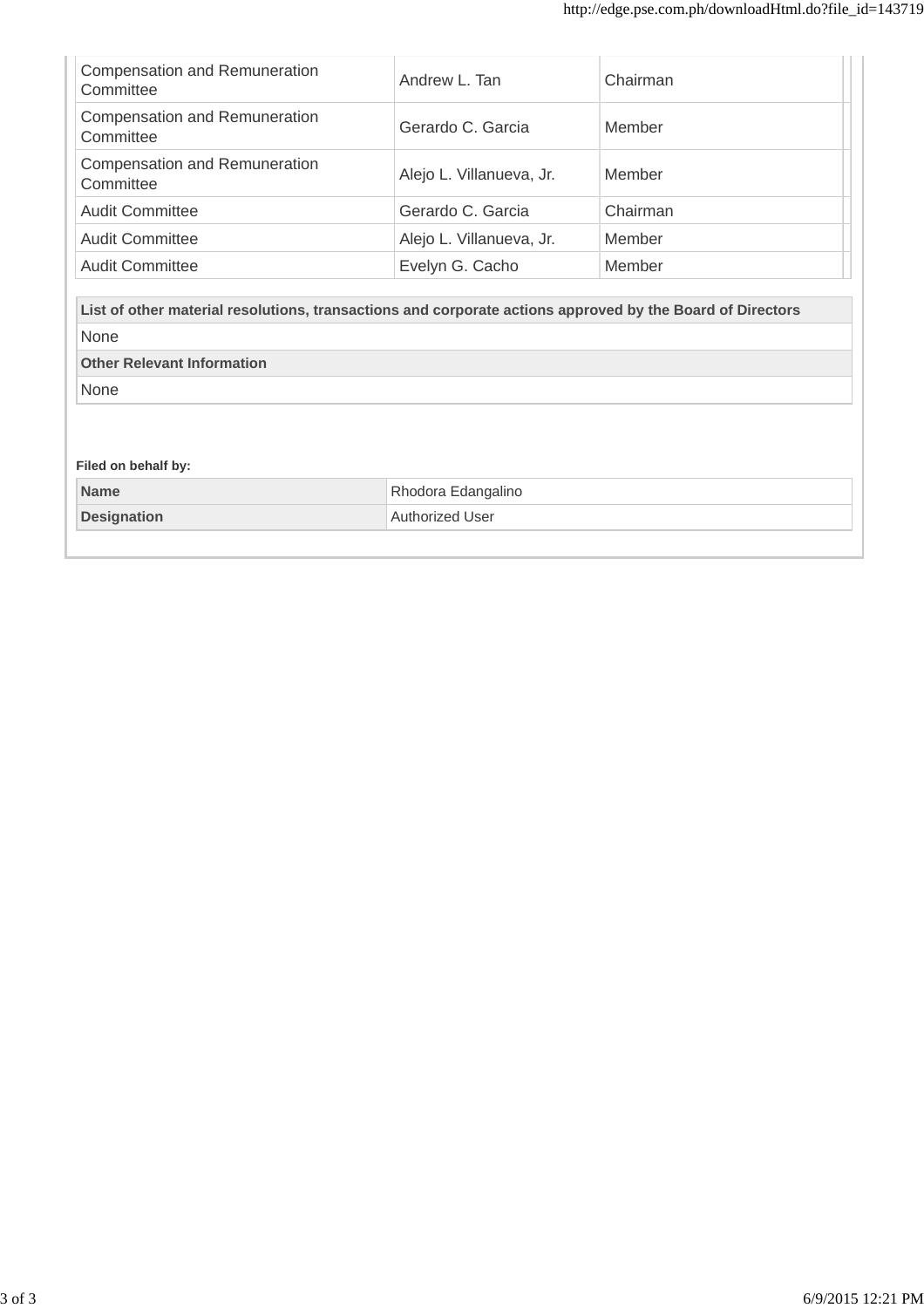#### **SECURITIES AND EXCHANGE COMMISSION**

#### **SEC FORM 17-C**

#### **CURRENT REPORT UNDER SECTION 17 OF THE SECURITIES REGULATION CODE AND SRC RULE 17.2(c) THEREUNDER**

#### 1. **June 9, 2015**

Date of Report

- 2. SEC Identification No: **AS094-006430** 3. BIR Tax Identification No : **003-942-108**
- 4. **EMPIRE EAST LAND HOLDINGS, INC.**  Exact name of issuer as specified in its charter
- 5. **Metro Manila**  Province, Country or other jurisdiction of incorporation or organization
- 6. (SEC Use Only) Industry Classification Code
- 7. **21st Floor, The World Centre 330 Sen. Gil J. Puyat Avenue Makati City, Philippines 1227** Address of principal office

#### 8. **(632) 867-8351 to 59**  Issuer's telephone number, including area code

9. Securities registered pursuant to Sections 8 and 12 of the SRC or Sections 4 and 8 of the RSA

 Title of ClassNumber of Shares of Common Stock Outstanding

#### **Common 14,676,199,167**

#### 10. **Item 9 (b)**

The Board of Directors of the Company, in its organizational meeting held today, elected Andrew L. Tan and Gerardo C. Garcia as Chairman and Vice Chairman of the Board, respectively.

The Board constituted the following board committees: 1. Executive Committee composed of Andrew L. Tan, as Chairman, and Anthony Charlemagne C. Yu and Evelyn G. Cacho, as members; 2. Nomination Committee composed of Enrique Santos L. Sy, as Chairman, and Gerardo C. Garcia and Alejo L. Villanueva, Jr. as members; 3. Compensation and Remuneration Committee composed of Andrew L. Tan, as Chairman, and Gerardo C. Garcia and Alejo L. Villanueva, Jr., as members; 4. Audit Committee composed of Gerardo C. Garcia, as Chairman, and Alejo L. Villanueva, Jr. and Evelyn G. Cacho, as members.

The Board also elected the following executive officers:

| Anthony Charlemagne C. Yu | $\blacksquare$ | President                                      |
|---------------------------|----------------|------------------------------------------------|
| Ricky S. Libago           |                | Senior Vice President for Property Development |
| Evelyn G. Cacho           |                | Vice President for Finance/Corporate           |
|                           |                | Information Officer and Compliance             |
|                           |                | Officer                                        |
| Antonio E. Llantada, Jr.  | $\blacksquare$ | Vice President for Audit                       |
|                           |                | and Management Services                        |
| Ricardo B. Gregorio       |                | Vice President for Human Resources             |